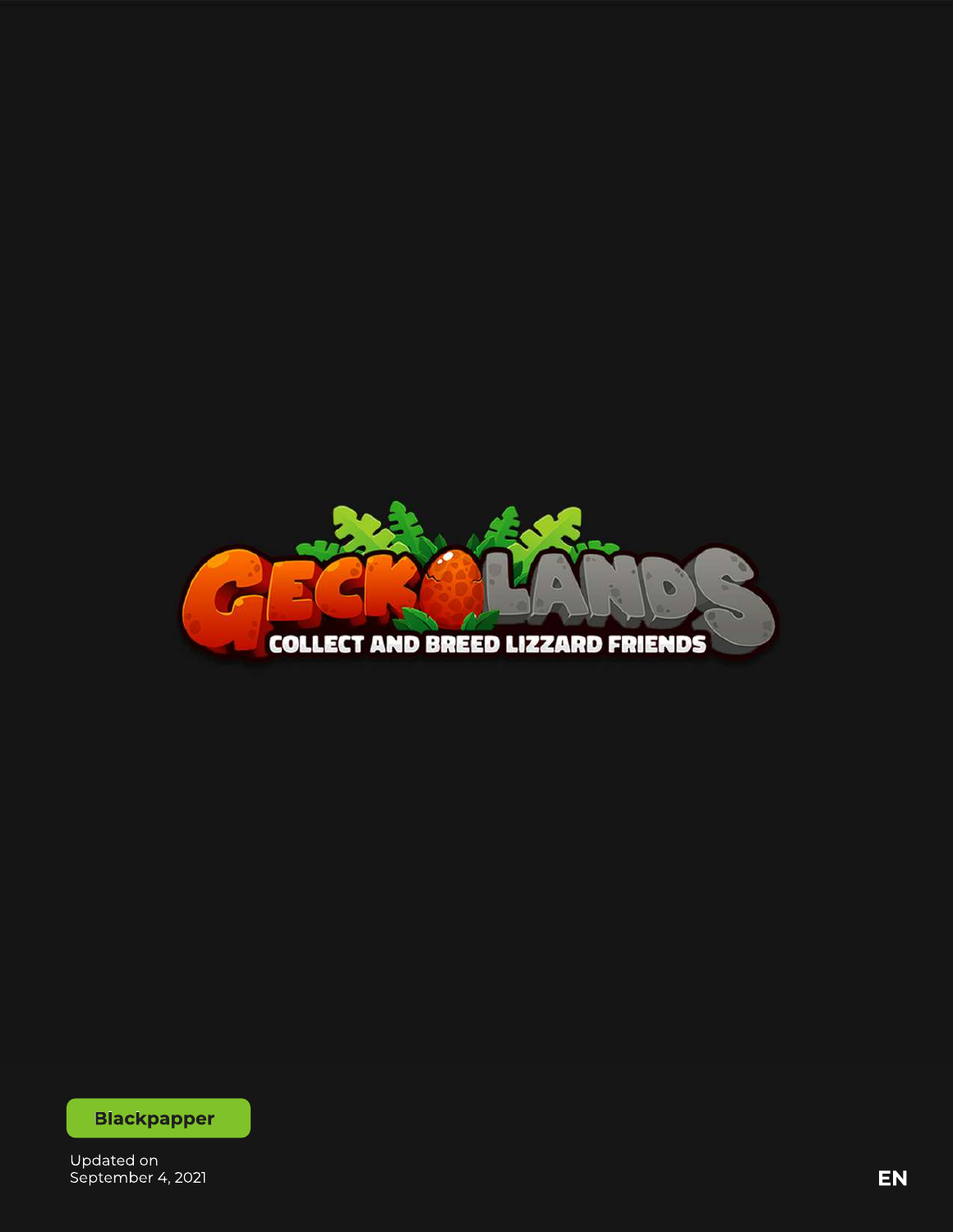

- **01** INTRODUCTION
- **02** TOKEN GENERAL FEATURES
- **03 BINANCE SMART CHAIN**
- **04 BSCSCAN**
- **05 GECKO**
- **06** GAME
- **07 TOKENOMICS**
- **08** ROADMAP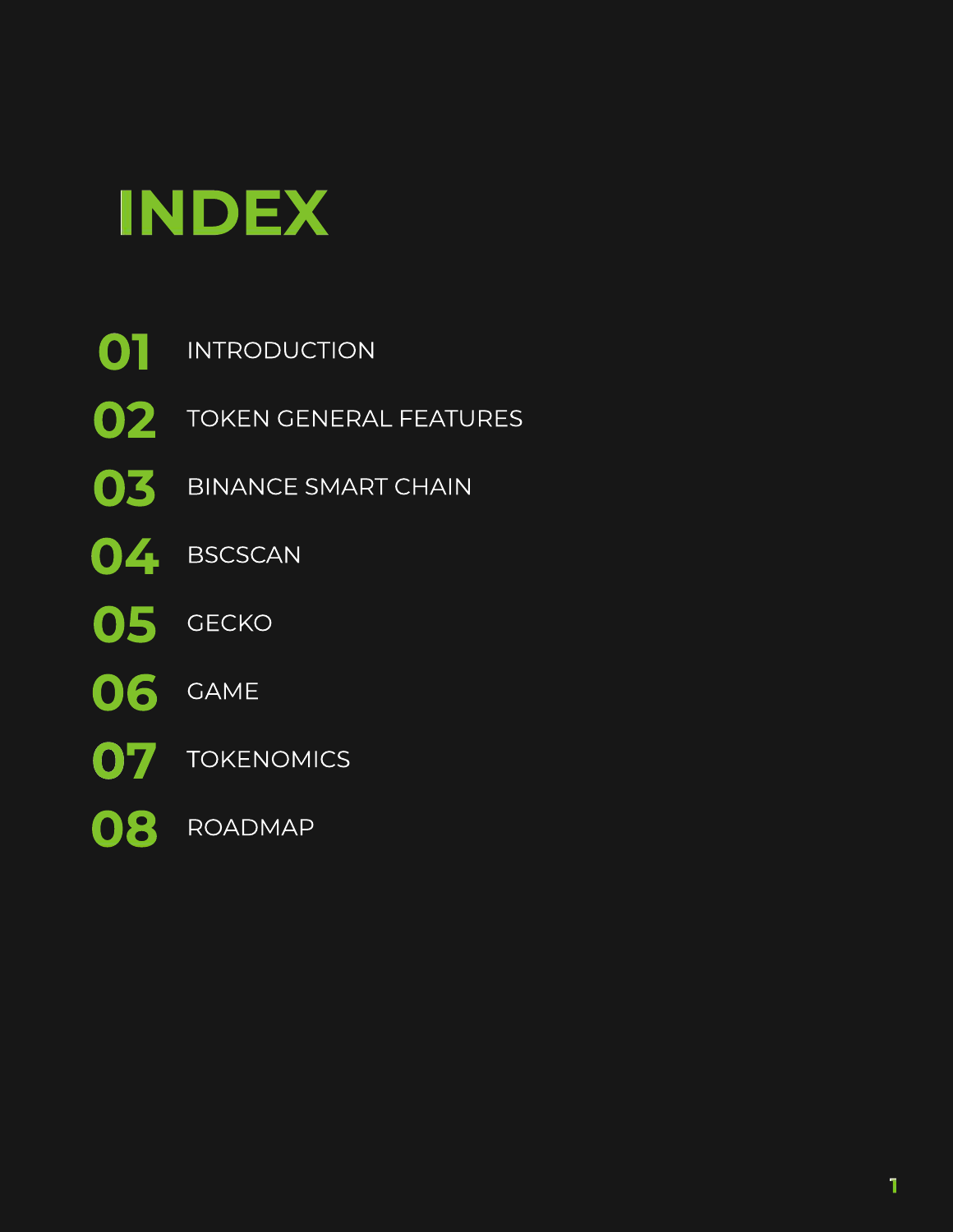



**Geckolands** Is an NFT game that has its main currency in the binance smart chain, which aims to focus on taking care of creatures, mating them and getting unique creatures, and of course, playing with them to get exclusive items and evolve them. owned by you; it cannot be replicated, taken away, or destroyed.

Our project comes from a simple goal based on a complex performance Compatibility!

Our design seeks to make a protocol that is as compatible as possible to the standard Binance Smart Chain protocol. The goal is to reduce the necessary changes made to the code of complete nodes, wallets, groups, and miners. However, if changes are made to an existing blockchain, they require a strong fork.

Because of that, we use the best foundations to assure the best token!

From this possibility, Gecko #GEC is created, a token shaped as a digital payment method on our game that fills possible spaces left by other assets up until now: safety, liquidity, wallet, and others.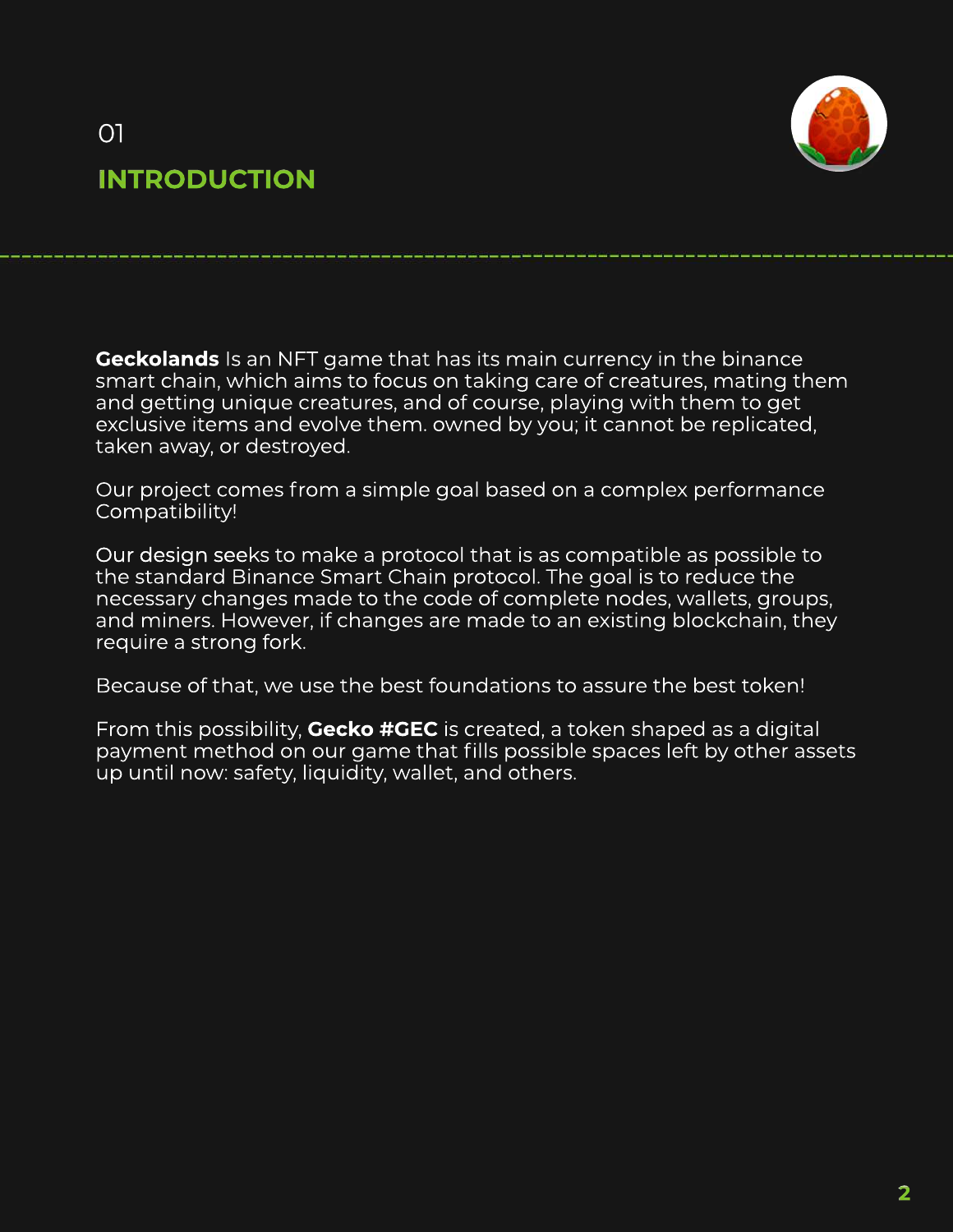



### **TOKENGENERALFEATURES**

### **Blocks:**

As a standard, each block has, in its header, a list of transactions and the Merkle hash root of each transaction, since atransaction cannot be added right away to the chain, and each protocol requires a 24-hour period, the transaction is added to a special section, something that is not present on the original protocol o

the alert section. The Merkle hash root for the alert section is kept on the entrance of the coinbase transaction, maintaining the compatibility to the header of the block as the original Bitcoin. When a new block is mined, the miner looks backat144blocks and check the warning of the block N-144. Every transaction warning that is still valid is confirmed and fills the section of transactions in the new block.

Bitcoin:



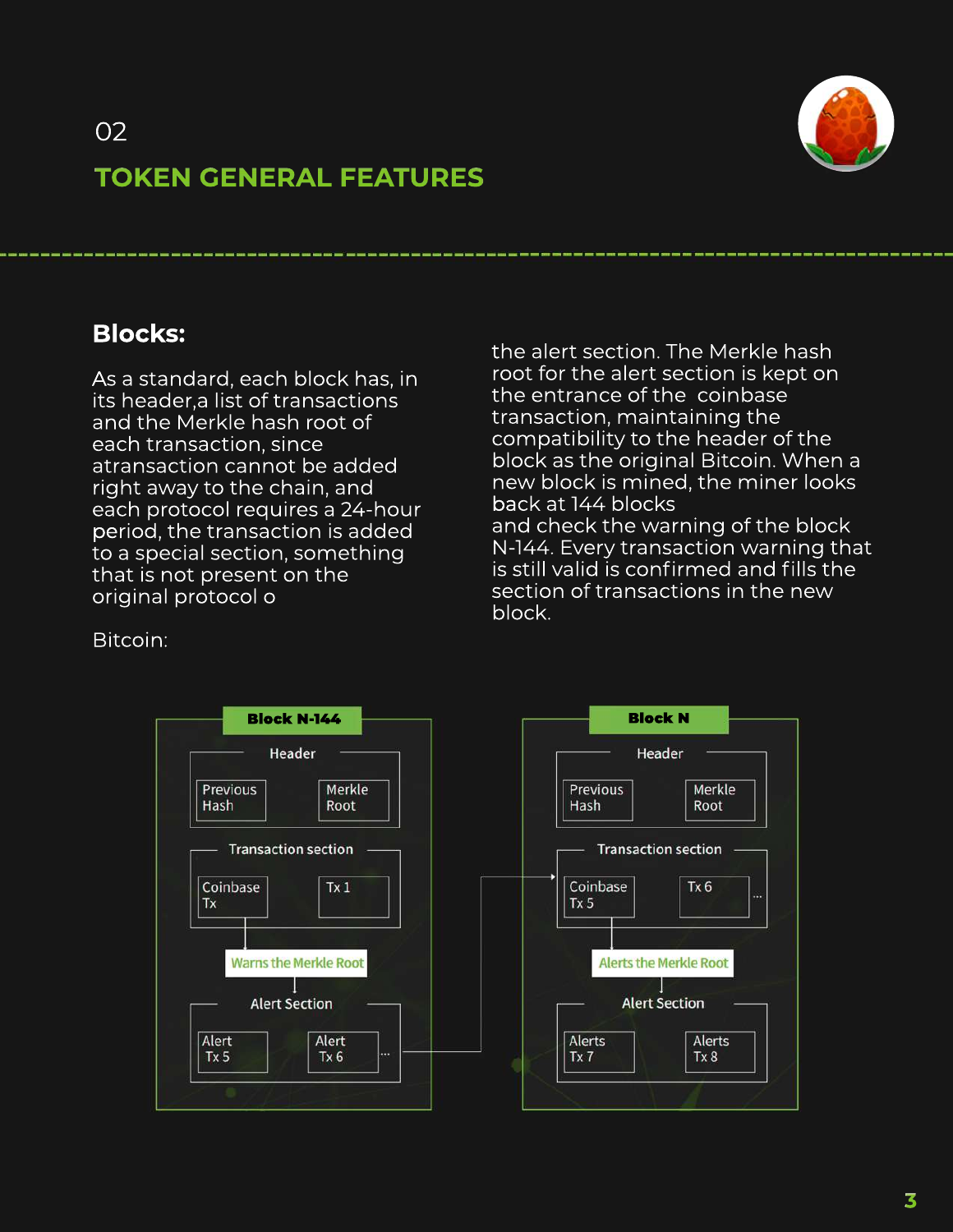### **Scripts:**

The main feature of **GECKO** is available through a sophisticated script of blocks, which behaves differently depending on the number of confirmations presented on the unblocking script. Two options are available:

1) Blocking script alert - it requires one or two confirmations. If one confirmation is presented, a transaction alert is generated. If two confirmations are presented, a transaction recovery is generated.

2) Alert + instantaneous blocking script - it requires one, two, or three confirmations.

if one confirmation is presented, an alert is generated. If two confirmations are presented, an instant transaction is generated. And if all three confirmations are presented, a transaction recovery is generated. Transactions:

Transactions are characterized by the transference of tokens, which stays immovable while they move from the alert section to the transaction section.



### **Instant transaction:**

It cancels the 24-hour confirmation period, which is previously set, and accelerates the confirmation to approximately 10 minutes. It requires an additional signature from a different

private key that is safely stored in a different location. That is why instant transactions can be sent to special P2SH addresses, snapshot addresses, generated from the alert script + the instant blocking

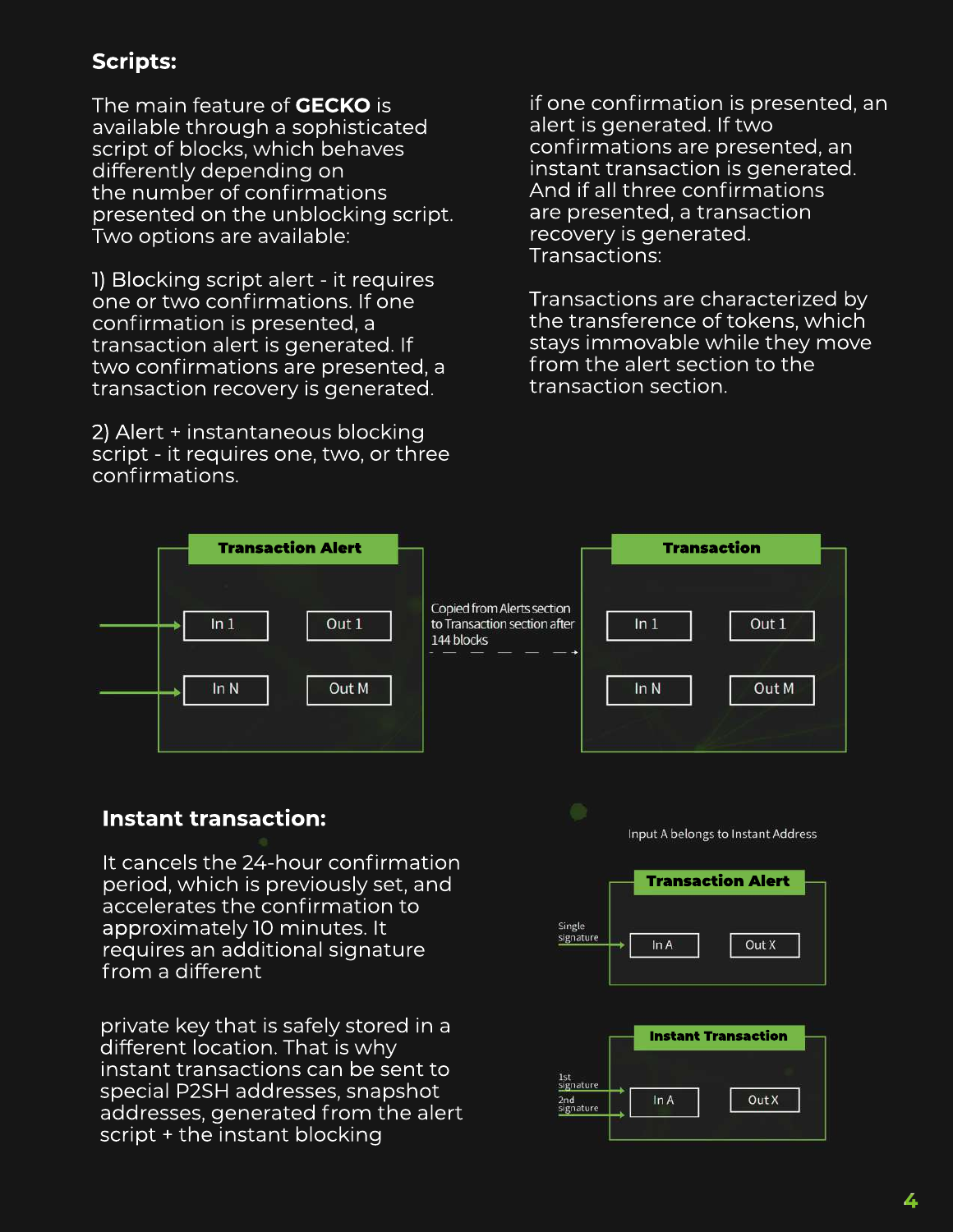### 03 **BINANCE SMART CHAIN**



The Binance Smart Chainwas created with the goal of providing an alternative protocol for the building of decentralized applications, offering different resources for an extensive class of decentralized Apps. These resources have great use in situations that require a longer development period, safety, easy usability when compared to other applications such as wallets. And how does Ethereum do that? The platform builds a blockchain with an integrated complete Turing programming language, which means that everybody can write smart contracts and decentralized applications, creating arbitrary ownership rules, transaction formats, and state transaction functions.

To assure compatibility, Smart Contracts are known as encryption "boxes" that have a value and are only unlocked if certain conditions are fulfilled, with a lot more power than offered by Bitcoin's script due to additional power from Turing, the conscience of value, blockchain, and state.

This way, Binance Smart Chain follows foundation design standards that assure the effectiveness of its goal:

**Simplicity:** the Binance Smart Chain protocol must be as simple as possible, making sure that the average programmer can implement its specifications to fully conquer the democratic potential, doing that without precedents brought by the cryptocurrency, promoting Ethereum's vision as an open protocol.

**Collectivity:** The Binance Smart Chain doesn't originally have "resources". Instead, it provides an internal complete Turing script, which a programmer can use to build smart contracts or other types of transactions that can be mathematically defined.

**Modularity:** each segment of the Binance Smart Chain protocol must be designed to be as modular and separable as possible. The goal is to provide a program where, despite any small transactions made, Apps can still work without additional changes.

Agility: the details of the Binance Smart Chain protocol are not recorded on stone. Despite the big criteria for making changes on high-level buildings, disregarding the execution, with the sole availability of information established in the agreement. Computing tests previous to the development process might take us to find that some changes will sustainably improve the scalability or safety, such as the structuring of a protocol or Virtual Ethereum Machine(VEM).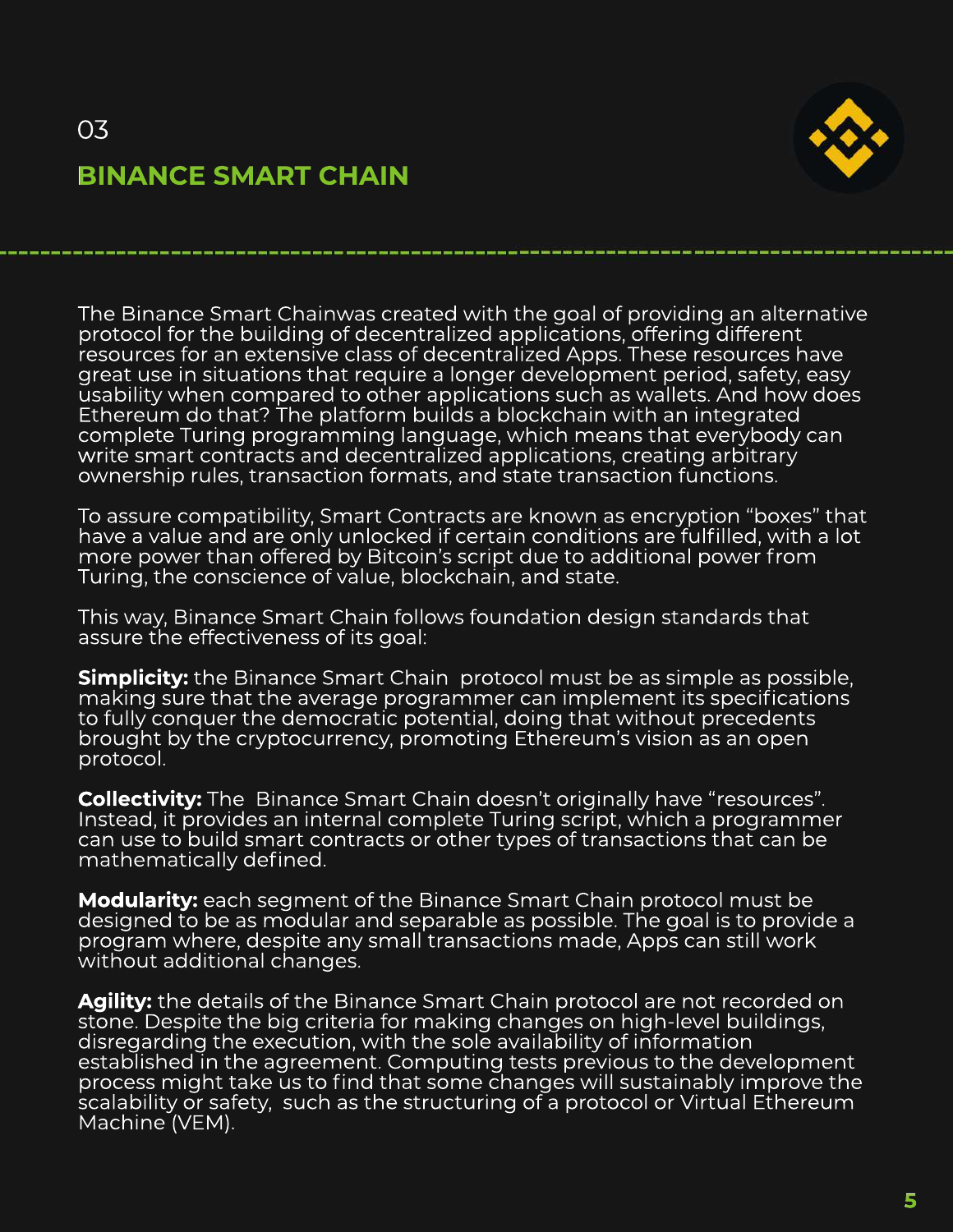### $O<sub>4</sub>$ **BSCSCAN**



Bscscan is a platform created by third parties, that is, not the Ethereum<br>Foundation,which aims to facilitate and make transparent the transactions<br>and operations involving the Binance Smart Chain. Therefore, Bscscan works as a map of it. In other words, Bscscan isthe explorer that provides real-time information about:

- Information about the Bsc Wallet Adress address:
- Status of ongoing transactions;
- Wallet information recovery (when TXN Hash is available);
- Mark token smart contracts of the BSC;
- Project wallet balance.

Therefore, another Gecko benefit is the transparency ensured by it! For more detailed information, access: https://bscscan.com/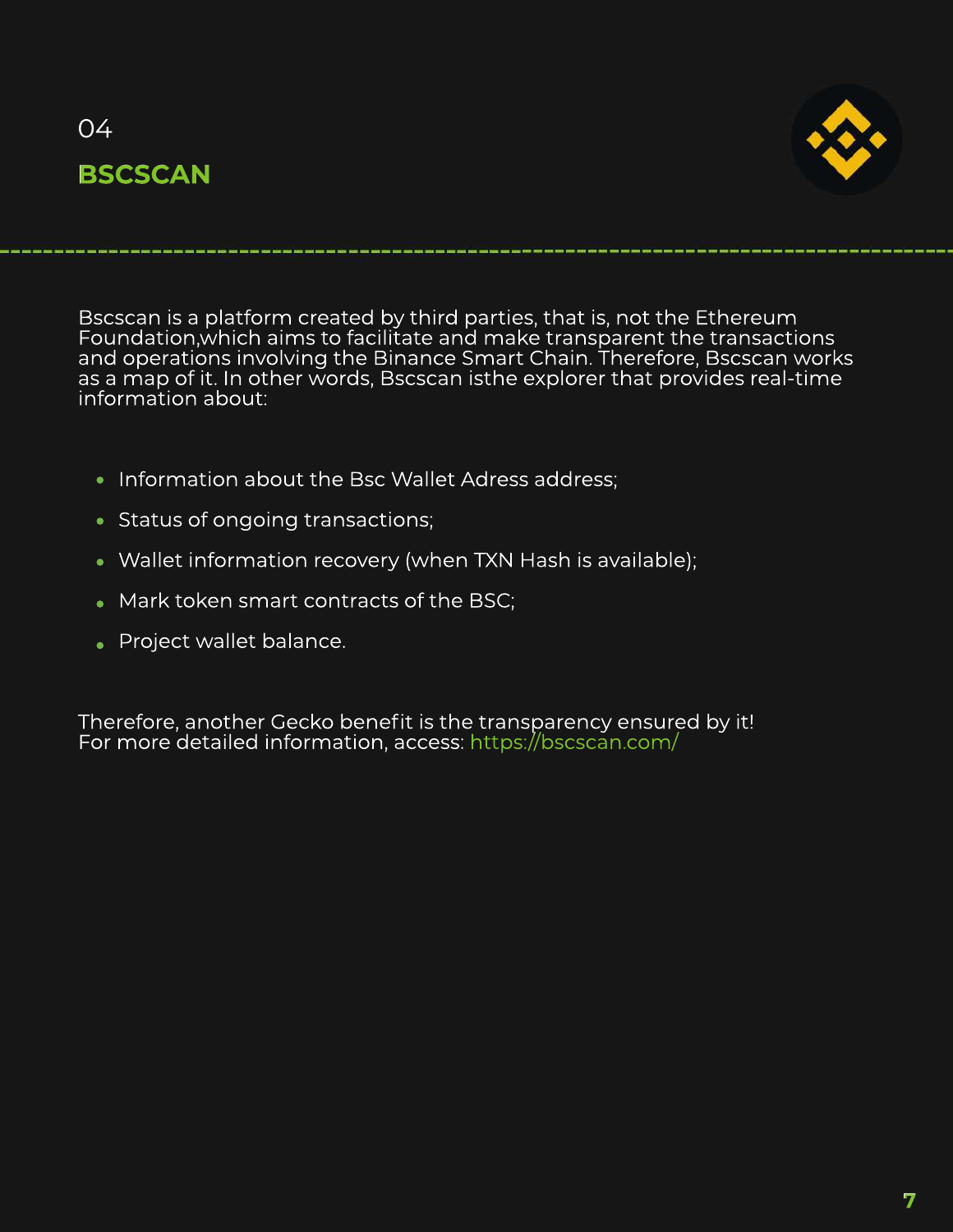



GEC token is the native currency in the game, as well as mirrored as an BSC token. It allows Token holders to play, invest and also be part of the game. There is a fixed total of 300 million GEC.

Utilities of the token:

1. In-game currency: GEC could be used in the marketplace for purchasing Eggs, Food, and buff items.

2. Social feature: send GEC tokens in the chats with friends; exchange NFT assets.

3. Play to earn: Everyone can take part in all gamemodes. Each mode rewards GEC differently

**BSC Compatibility** All Token and NFTs of Geckolands vwill be stored on BSC.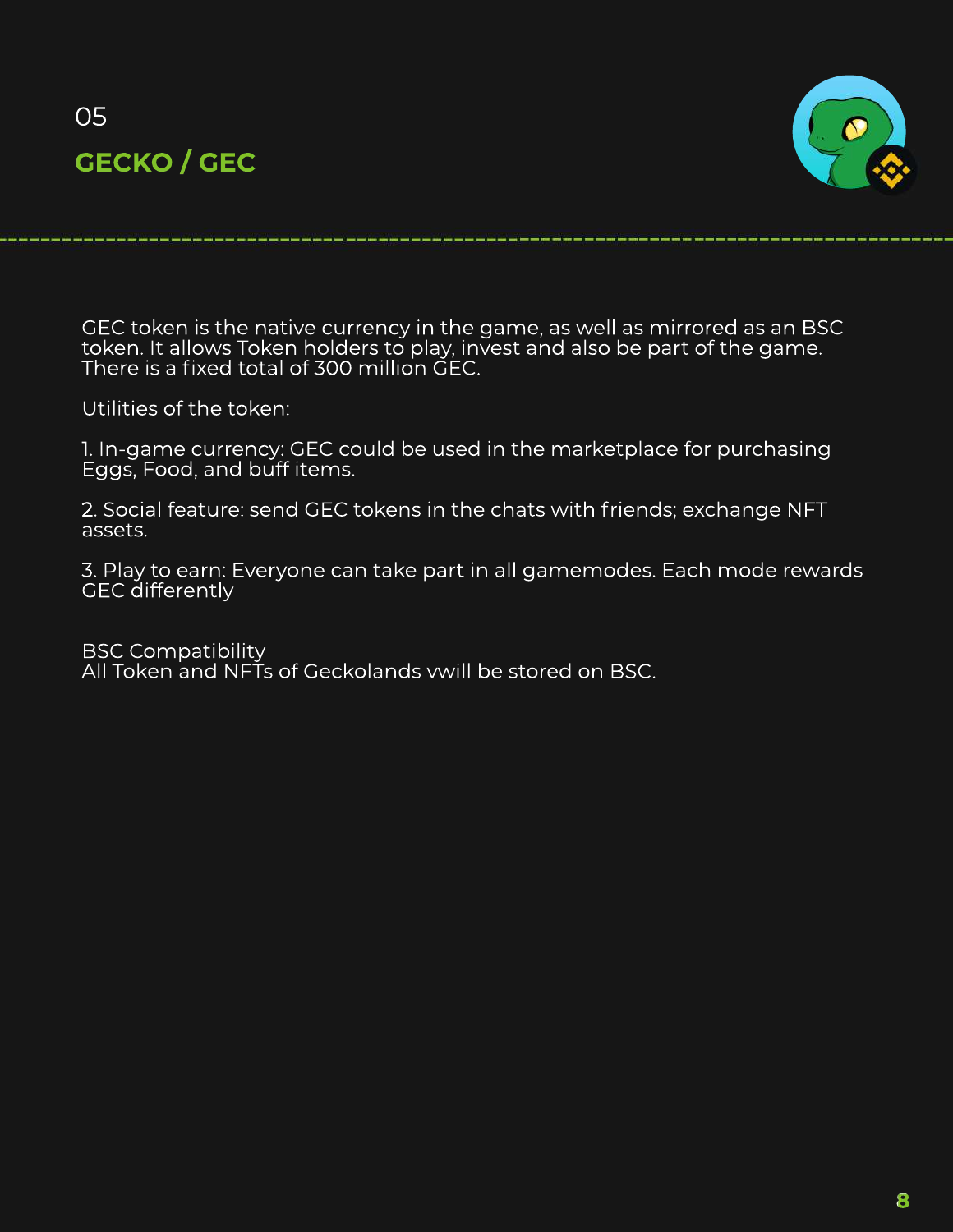



Is an NFT game that has its main currency in the binance smart chain, which aims to focus on taking care of creatures, mating them and getting unique creatures, and of course, playing with them to get exclusive items and evolve them. owned by you; it cannot be replicated, taken away, or destroyed.

Breeding: You can take care of your gecko egg and after a few days it will hatch, giving you RS (RedStones) as a reward for taking care of it and feeding it well. these RS are exchanged for GEC

PvP Mode: Each Battle has a percentage to drop GEC. Multiplayer mode: 1v1, People are fighting with Geckos and attacking with them by turn. the Winner in a match got rewards in token. High placed players in leaderboard also earn bigger rewards per season.

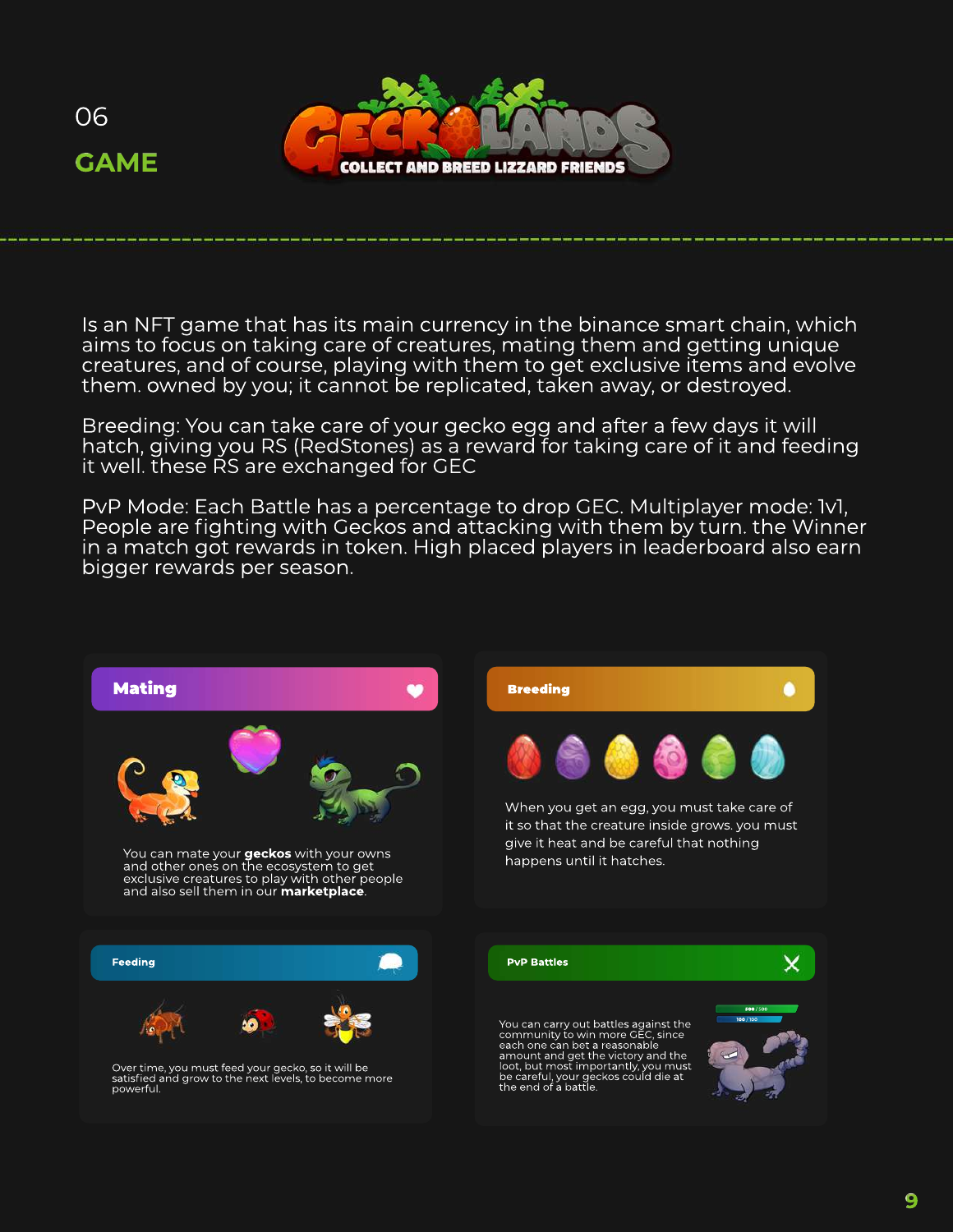#### **Game Asset** COLLECTIBLES AND SCARCITY

One of the most important elements of NFT game is rarity. We want to maintain this, but we also want to have room for new updates/expands in the future.

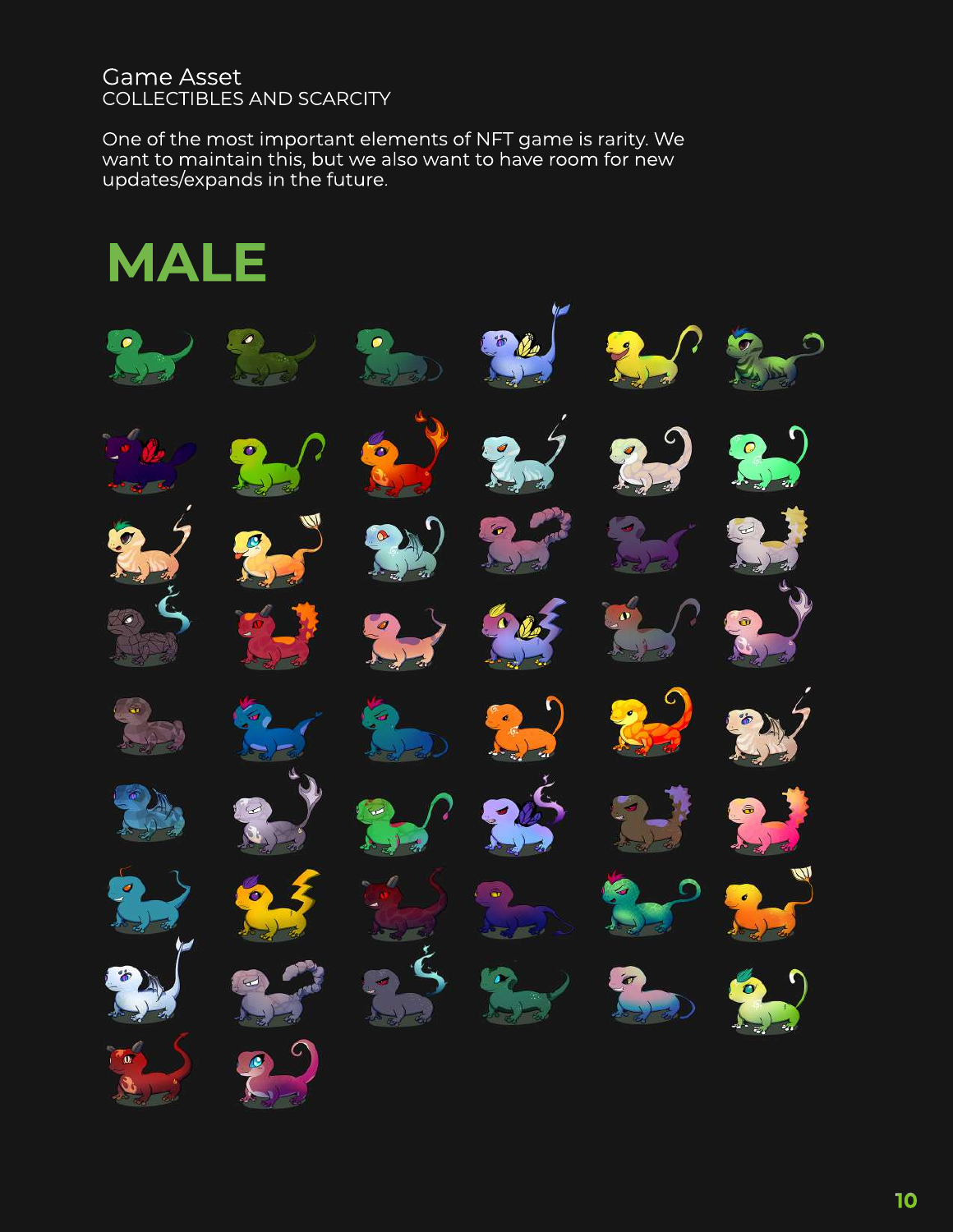# **FEMALE**



Screenshots of the BackEnd of the NFT Inventory & Farming. This is a preview of the design, the results could be different in the final development.

| <b>GeckoLands</b>                             | C Connected Wallet: Metamask                           |                                                             | BscScan                                                                | 倡<br><b>WHITEPAPER</b>                  | <b>@</b> My Account          | + 0x13  3322d                           |              |
|-----------------------------------------------|--------------------------------------------------------|-------------------------------------------------------------|------------------------------------------------------------------------|-----------------------------------------|------------------------------|-----------------------------------------|--------------|
| - Inventory<br>Farm<br>Eggs<br>Stones<br>Food | <b>TO INVENTORY/NFT</b>                                |                                                             |                                                                        | ٠<br>⊙<br>302.0<br>12.0<br>697.0        |                              |                                         |              |
| Ceckos<br>Marketplace<br>Mating               | <b>Purple Egg</b>                                      | Firecko<br>٠<br>$\bullet$<br>۰<br>$-1000$                   | Cowde<br><b>EXCLUSIVE</b>                                              | Cockrosch<br><b>Hastores SON Health</b> | FOOD                         | <b>Water:</b><br><b>Restores thirst</b> | FOOD         |
|                                               | 62%<br>Hamerko                                         | <b>HP 1000 / 1000</b><br>1 1500 / 72Hours<br><b>Sky Coo</b> | <b>HP 1000/1000</b><br>2 7100 / 480 Hours<br><b>FOOD</b><br>Dragon-fly | <b>Quantities</b><br>Rocks              | 29                           | Quantities<br>Coccinellisae             | (76)<br>FOOD |
|                                               | ٠<br>Œ<br>۰<br>۰<br>HP 1000 /1000<br>2 1700 / 136Hours | <b>12%</b>                                                  | Dastores 100% Health                                                   | HP 1000 /1000                           | <b>CALIFORNIA EXPERIMENT</b> | Restores 25% Hashin<br>50<br>Quantities | (543)        |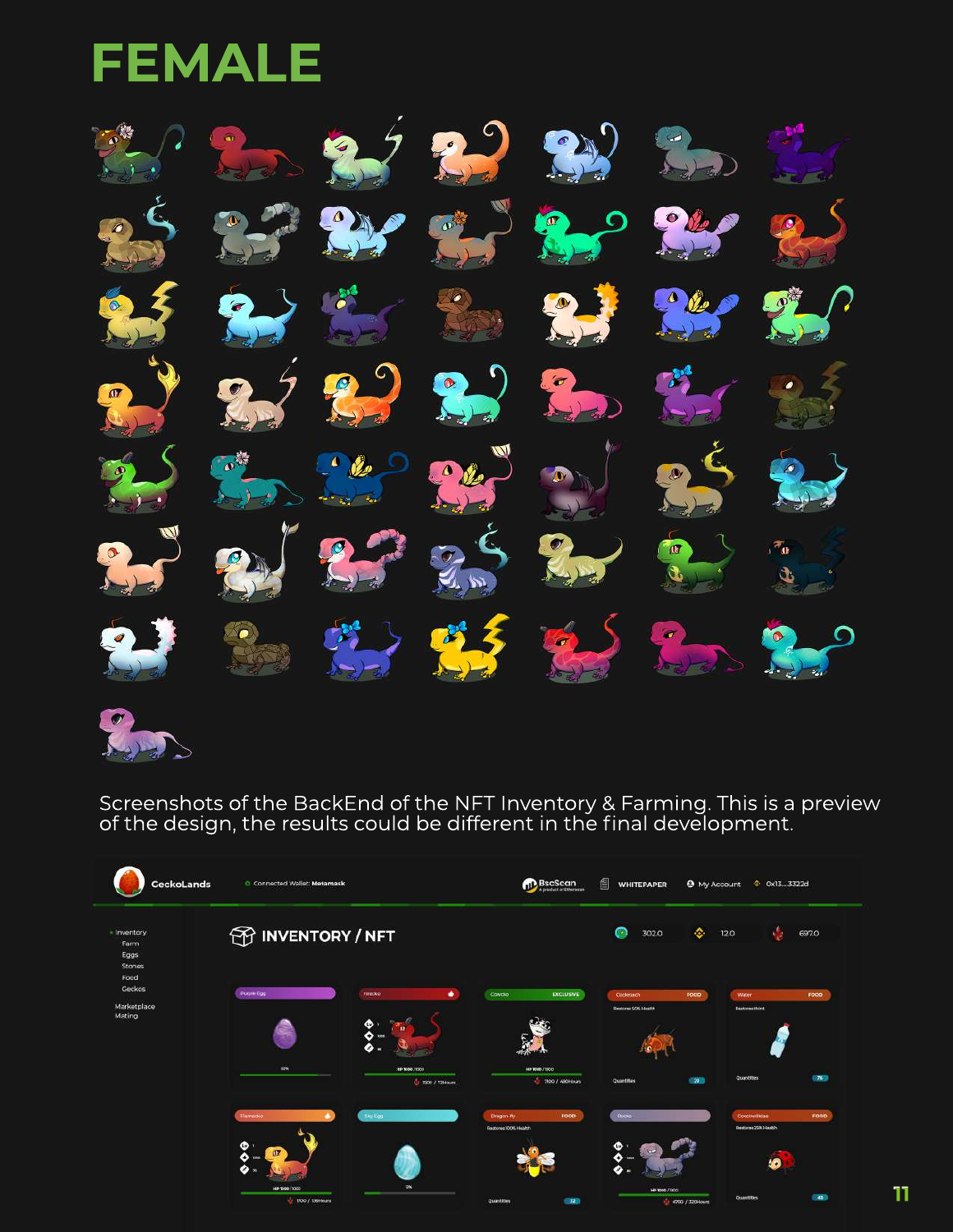## 07 **TOKENOMICS**





### **GECKO TOKEN UTILITIES**

1. In game Currency: GEC could be used in the marketplace for purchasing eggs, items and geckos

2. Social Feature: Sent GEC tokens in the chats with friends; exchange NFT Assets

3. Play to Earn: All gamemodes reward real value, even with free-to-play geckolands.

**Token for** Sale: 700.000 **Liquidity:**200.000 **LockUp:**280.000.000**(93.33%Total) 5%** Vesting every month after game launched **Token Time Locked Contract:** 

#### **Use of Funds:** 60% Development Expenses 40% Liquidity for Swapping